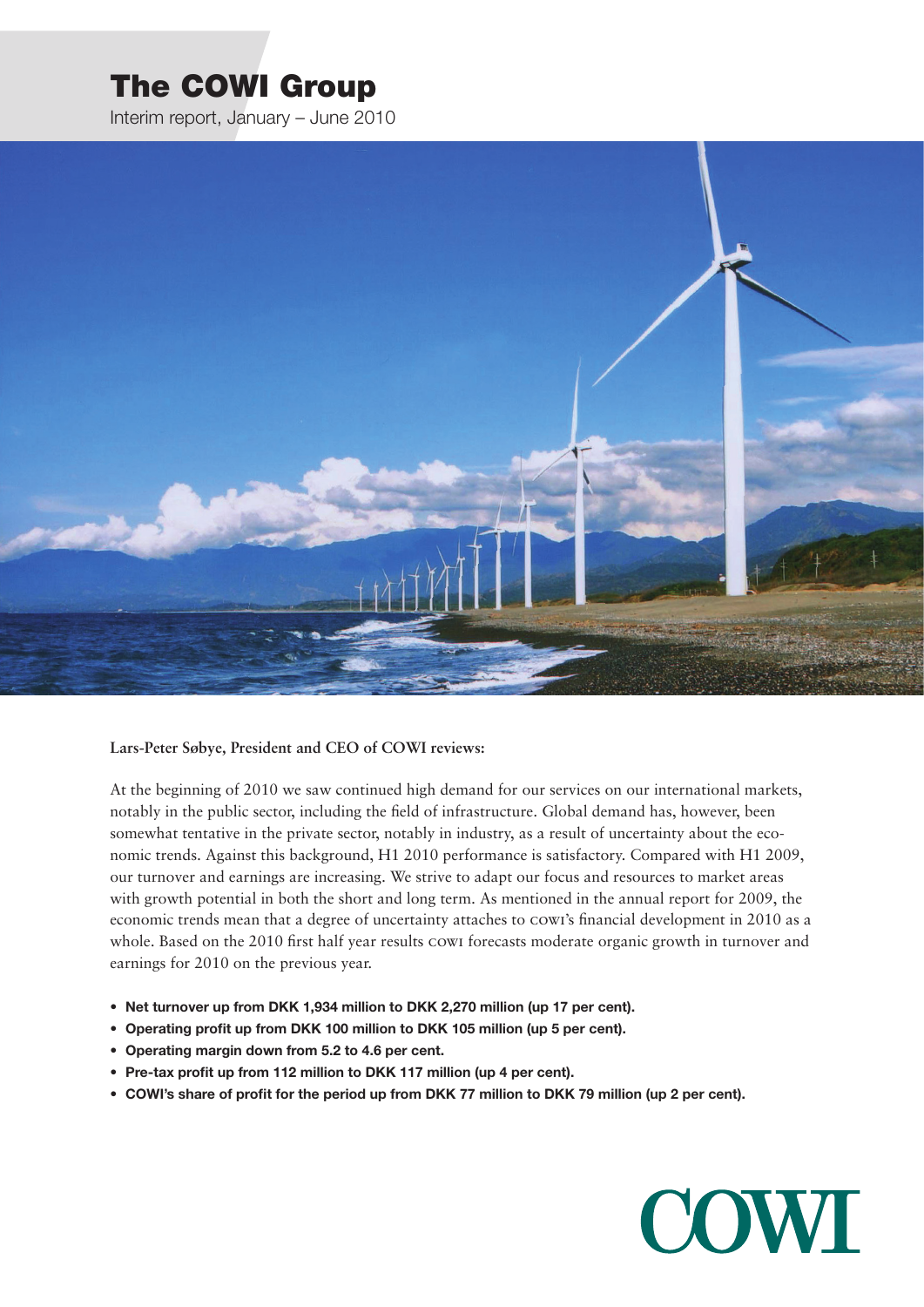### **The COWI Group 2008**

| <b>Profit and loss account</b>                                                                      | H1 2010     | H1 2009     | Year      |  |
|-----------------------------------------------------------------------------------------------------|-------------|-------------|-----------|--|
| Amounts in mDKK                                                                                     | (unaudited) | (unaudited) | 2009      |  |
| Net turnover                                                                                        | 2,269.9     | 1,933.8     | 3,993.4   |  |
| Project expenses                                                                                    | (338.4)     | (352.8)     | (726.2)   |  |
| Own production                                                                                      | 1.931.5     | 1,581.0     | 3,267.2   |  |
| External expenses                                                                                   | (295.6)     | (242.2)     | (519.9)   |  |
| Staff expenses                                                                                      | (1, 473.8)  | (1, 192.4)  | (2,451.0) |  |
| Other operating expenses/income                                                                     | 1.0         | 4.3         | 1.4       |  |
| Operating profit before interest, tax, amortisation,<br>depreciation and impairment losses (EBITDA) | 163.0       | 150.6       | 297.7     |  |
| Amortisation, depreciation and impairment losses                                                    | (58.4)      | (51.0)      | (107.9)   |  |
| <b>Operating profit (EBIT)</b>                                                                      | 104.6       | 99.7        | 189.8     |  |
| Profit after tax in associates                                                                      | 0.3         | 0.3         | 0.8       |  |
| Financial income                                                                                    | 31.0        | 28.6        | 52.5      |  |
| Financial expenses                                                                                  | (18.9)      | (16.3)      | (28.0)    |  |
| <b>Profit before tax</b>                                                                            | 117.0       | 112.3       | 215.1     |  |
| Tax on profit for the period                                                                        | (37.7)      | (34.6)      | (62.2)    |  |
| <b>Profit after tax</b>                                                                             | 79.3        | 77.7        | 152.9     |  |
| Profit/loss from subsidiaries attributable to minority shareholders                                 | (0.3)       | (0.3)       | (0.4)     |  |
| COWI's share of profit for the period                                                               | 79.0        | 77.3        | 152.5     |  |
|                                                                                                     |             |             |           |  |
| EBITDA margin (net turnover)                                                                        | 7.2%        | 7.8%        | 7.5%      |  |
| EBIT margin (net turnover)                                                                          | 4.6%        | 5.2%        | 4.8%      |  |
| EBIT margin (own production)                                                                        | 5.4%        | 6.3%        | 5.8%      |  |
| Number of employees, average                                                                        | 5,586       | 4,698       | 5,436     |  |
| Number of employees, end of period                                                                  | 6,038       | 5,134       | 6,000     |  |

# **The COWI Group**

| Consolidated cash flow statement<br>Amounts in mDKK | H <sub>1</sub> 2010<br>(unaudited) | H <sub>1</sub> 2009<br>(unaudited) | Year<br>2009 |
|-----------------------------------------------------|------------------------------------|------------------------------------|--------------|
| Cash flow from operating activities                 | (105.2)                            | 29.8                               | 333.2        |
| Investing activities                                | (56.8)                             | (15.3)                             | (367.7)      |
| Free cash flow                                      | (162.0)                            | 14.5                               | (34.4)       |
| Financing activities                                | 60.9                               | 38.9                               | 78.2         |
| Cash flow for the period                            | (101.2)                            | 53.4                               | 43.7         |
| Cash and cash equivalents, end-of-period            | 492.1                              | 602.9                              | 593.3        |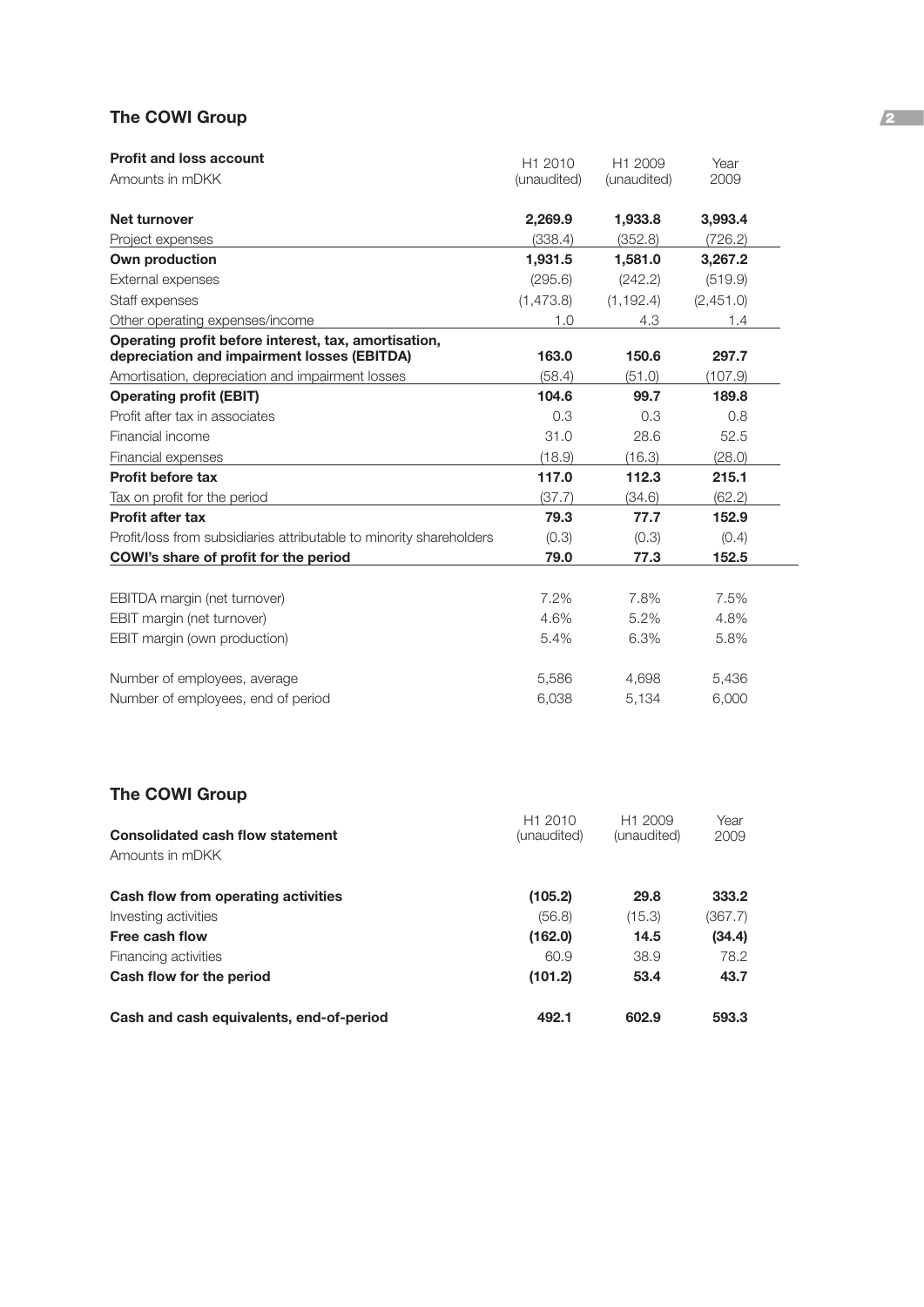### **The COWI Group** 3

| <b>Consolidated balance sheet</b>      | at 30 June          | at 31 Dec. |
|----------------------------------------|---------------------|------------|
| Amounts in mDKK                        | 2010<br>(unaudited) | 2009       |
|                                        |                     |            |
| Group goodwill                         | 579.6               | 560.6      |
| Other fixed assets                     | 238.9               | 239.5      |
| Accounts receivables, services         | 845.0               | 761.9      |
| Contract work in progress              | 580.3               | 452.9      |
| Other current assets                   | 193.8               | 146.4      |
| Current asset investments              | 239.0               | 235.8      |
| Cash at bank and in hand               | 236.9               | 357.5      |
| <b>Total assets</b>                    | 2,913.4             | 2,754.6    |
| Equity                                 | 863.8               | 916.0      |
| Minority interests                     | 3.5                 | 2.9        |
| Provisions                             | 445.8               | 415.3      |
| Long-term debt                         | 195.4               | 62.3       |
| Short-term debt to credit institutions | 187.4               | 51.9       |
| Amounts invoiced in advance, services  | 358.5               | 456.7      |
| Other short-term debt                  | 859.0               | 849.7      |
| <b>Total liabilities and equity</b>    | 2,913.4             | 2,754.6    |
| Equity ratio                           | 29.6%               | 33.3%      |
| Return on equity                       | $9.2\%$             | 18.1%      |
| Return on invested capital             | 10.4%               | 22.9%      |

### **The COWI Group**

| at 30 June                  |        |  |
|-----------------------------|--------|--|
| 2010<br>2009<br>(unaudited) |        |  |
| 916.0                       | 769.9  |  |
| 0.0                         | (18.0) |  |
| 79.0                        | 153.4  |  |
| (9.0)                       | (11.8) |  |
| (193.5)                     | 0.6    |  |
| 0.0                         | 1.7    |  |
| 0.0                         | (0.5)  |  |
| 7.4                         | 3.0    |  |
| 63.8                        | 17.7   |  |
| 863.8                       | 916.0  |  |
|                             |        |  |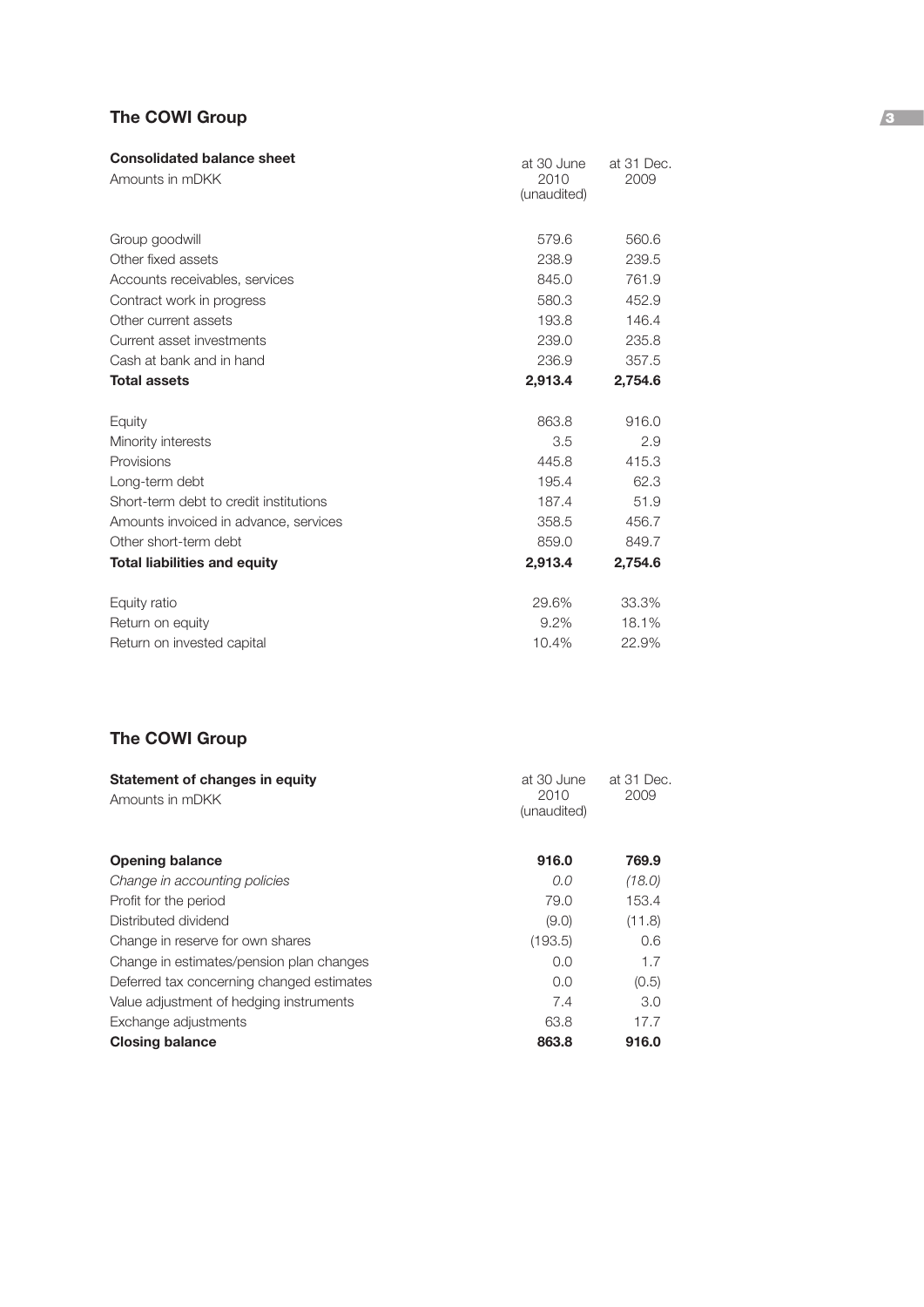# **Review of interim results** <sup>4</sup>

#### **Growth in turnover**

During H1 2010, cowis net turnover increased by DKK 336 million to DKK 2,270 million, corresponding to 17 per cent growth. Excluding exchange rate movements and the acquisition of the Swedish consultancy firm Flygfältsbyrån (FB) in September 2009, turnover in 2010 is in line with 2009.

#### **Growth in operating profit**

Operating profit is up from DKK 100 million to DKK 105 million (up 5 per cent). Earnings have risen particularly within infrastructure, but have fallen off within buildings and industry.

#### **Net financials in line with H1 2009**

The Group's net financials of DKK 12 million, which are in line with H1 2009, are attributable primarily to exchange gains on holdings in foreign currencies.

#### **Increase in pre-tax profit**

Profit before tax increased by DKK 5 million to DKK 117 million, up 4 per cent. Profit after tax for the period and minority shareholders increased by DKK 2 million to DKK 79 million, corresponding to 2 per cent.

#### **Equity**

cowi's equity stood at DKK 864 million at the end of the period as against DKK 916 million at the end of 2009. Changes in equity for the period are attributable primarily to the repurchase of own shares and the H1 profit and changes in foreign exchange rates.

#### **Negative cash flow**

Cash flow from operating activities was negative at DKK 105 million. The free cash flow was negative at DKK 162 million, which is primarily attributable to increased funds being tied up in work in progress and amounts outstanding in accounts receivable. The Group's cash and cash equivalents comprising cash and securities amounted to DKK 492 million. With the addition of committed but undrawn credit facilities, the Group's financial resources at 30 June 2010 amounted to DKK 624 million.

#### **Increased headcount**

At the end of H1 2010, the cowi Group had 6,034 employees compared with 5,134 employees at the end of H1 2009. This increase is due primarily to the acquisition of the Swedish consultancy firm Flygfältsbyrån (FB) with its staff of 750 in Sweden and Norway. During H1 2010, the cowi Group's headcount rose by 34 employees, due mainly to more modest acquisitions in Sweden and Norway.

#### **Outlook**

As mentioned in the annual report for 2009, the economic trends mean that a degree of uncertainty attaches to cowi's financial development for 2010 as a whole. For the rest of 2010, cowi's turnover and earnings will be affected by trends in private sector investments and by the adjustments currently being made in Europe to public sector expenditure and investments. The uncertainty about economic trends means that cowi forecasts modest organic growth in turnover and earnings in 2010 compared with 2009.

#### **Applied accounting policies**

The cowi Group 2010 interim report (unaudited) has been prepared in accordance with the provisions of the Danish Financial Statements Act for a large class C enterprise with the adoption of IAS 19 'Employee Benefits'.

Applied accounting policies remain unchanged from the annual report for 2009.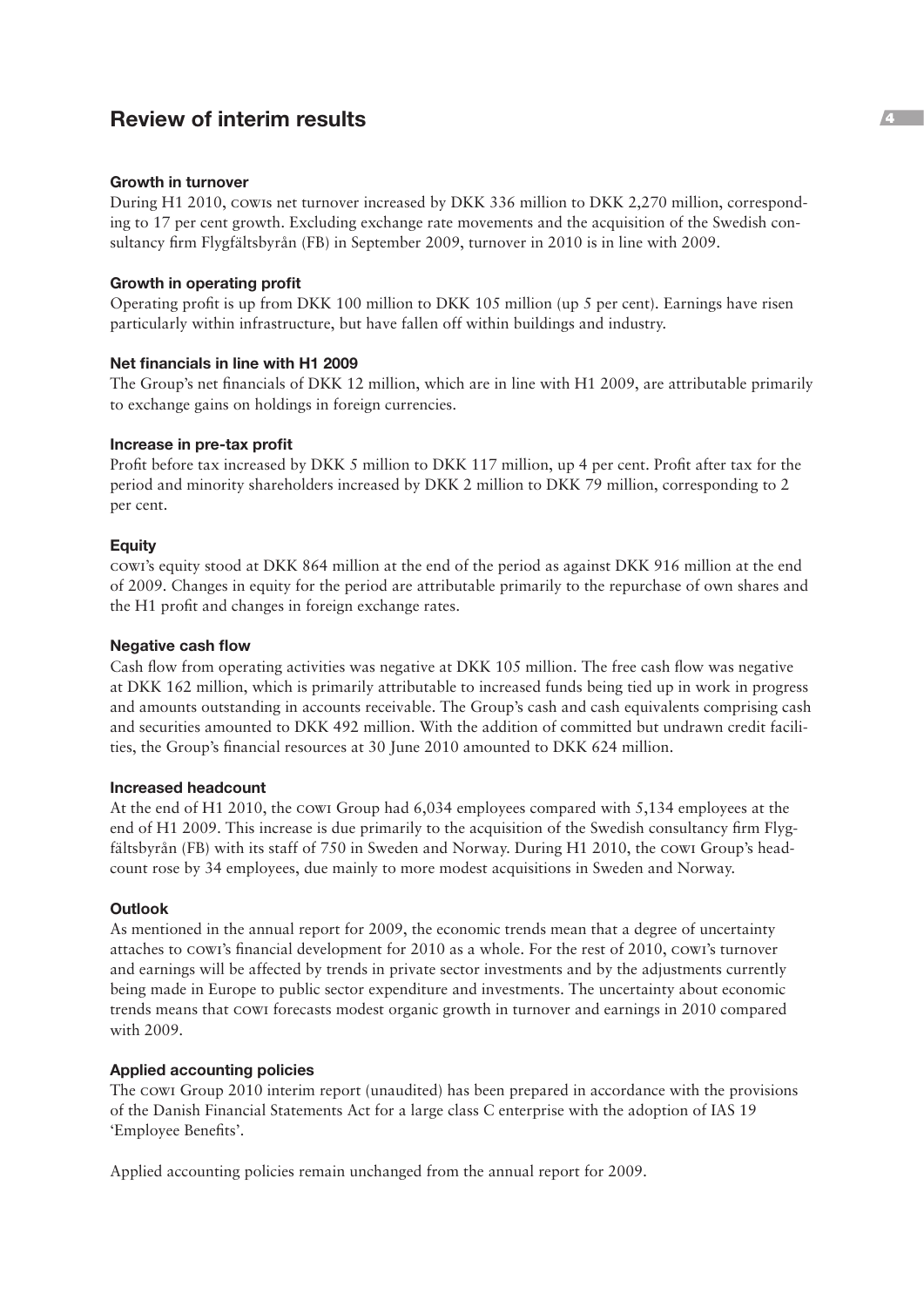# **Market and business conditions** <sup>5</sup>

#### **COWI Denmark**

cowi Denmark's operations involve the provision of consultancy services to the Danish and international markets. The international market includes exporting consultancy services from Denmark to our international customers as well as providing consultancy services via cowi Denmark's international subsidiaries.

The first quarter of 2010 was difficult for cowi Denmark's operations, with commissions scarce in the opening months of the year and tough competition on both the domestic and international markets. In the first quarter, the municipal market was at something of a standstill following the municipal elections in the autumn of 2009, in addition to which competition has generally been tough and subject to severe pressure on prices. The private market has been relatively stable, albeit with perceptible restraint as far as investment is concerned in the Danish industrial sector.

Prices are also under pressure at international level. Some of our foreign competitors having been hard hit by the economic crisis, competition to win commissions for projects has naturally become stiffer.

The spring months have seen a gradual improvement in the market situation, and our order book has, on the whole, grown steadily since the beginning of the year. There has been increased demand for our services in the business units Economics, Management and Planning; Water and Environment; Geographical Information and IT as well as Industry and Energy.

cowi Denmark's business unit for buildings, however, is still feeling the effects of exceptionally challenging conditions in terms of the market and competition, both in and outside Denmark. Nevertheless, the unit still manages to secure commissions by virtue of its success in integrating sustainability as a core feature of its builds.

Improved market opportunities and the growing order book kept all our business units busy in the second quarter. Competition on prices has not abated, but with competitive strength as a starting point, the second quarter has proved to be extremely satisfactory.

#### Demand for services in infrastructure remains high

cowi Denmark's business units within infrastructure – railways, roads, bridges and tunnels – continue to enjoy good, steady demand for their services both in and outside Denmark. The overall level of activity has been high, with the business units delivering solid results despite ever keener competition. High levels of activity have also been achieved by cowi Denmark's international subsidiaries working on bridges and marine structures in Great Britain and North America.

#### The international market

On the international market, levels of activity remain steady and high, notably within our services for bridges, tunnels and marine structures, and in the last two quarters we have won a number of major road design projects in Africa.

International focus on sustainability and climate issues has also opened up new avenues for interdisciplinary collaboration and capitalisation on the whole range of cowi's services palette, for example by drawing in environmental and planning services as contributors to major infrastructure assignments outside Denmark.

#### Attractive workplace

cowi enjoys an excellent image amongst students and engineers. In 2010, 7,000 students from 14 of Denmark's largest further education institutions voted cowi into third place on the annual list, drawn up by the analysis company Universum, of Danish students' preferred engineering companies. In addi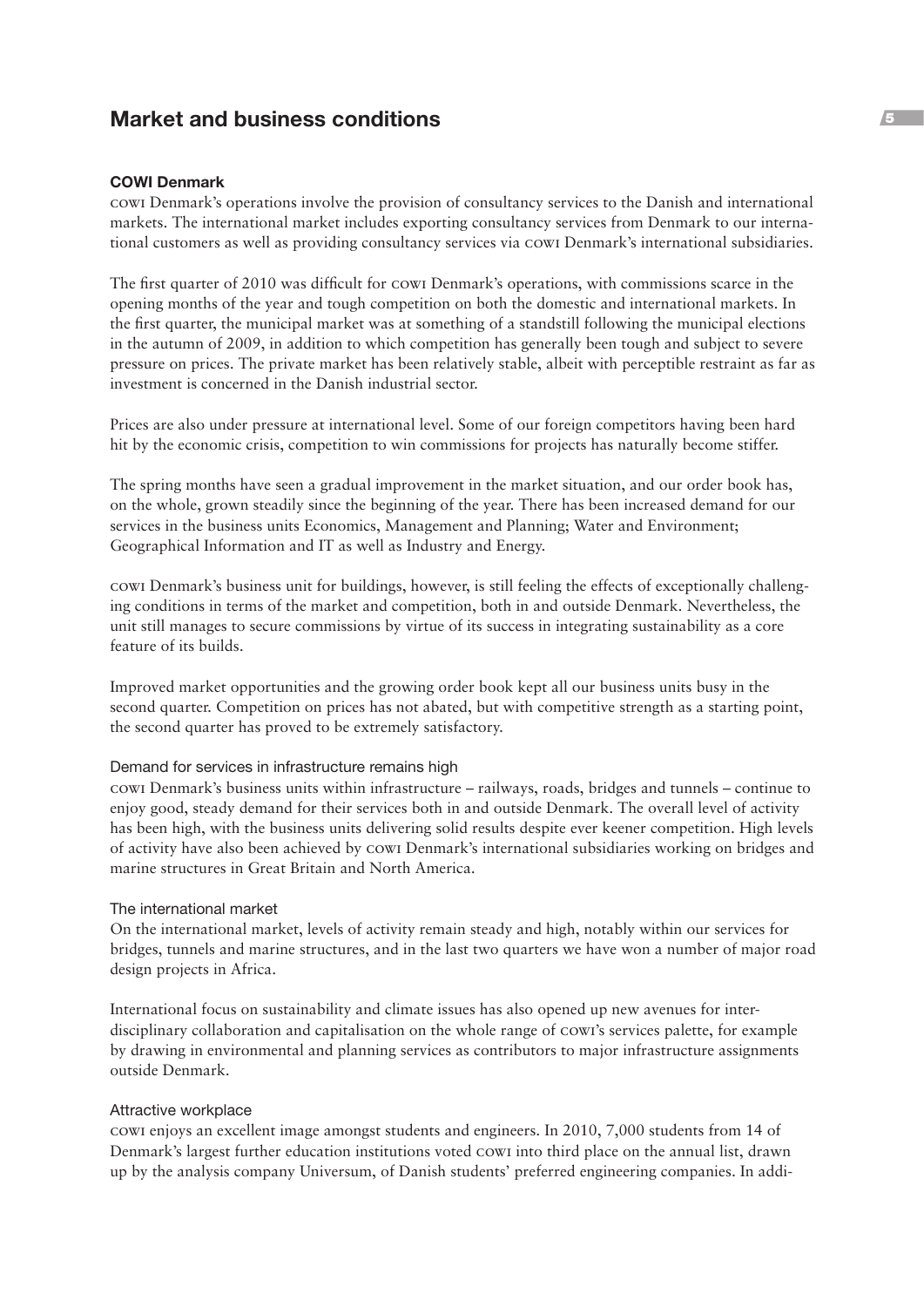tion, this year cowi achieved second place in the Danish engineering magazine Ingeniøren's annual image rankings of engineers' preferred workplaces amongst major Danish companies. This ranking is attributable to how well known cowi is and how well cowi performs in a number of key areas including such parameters as career opportunities, management, corporate culture, professional development, influence, innovation and R&D, and corporate social responsibility. This high ranking means that employment with cowi is perceived to be desirable, which provides an excellent basis for recruitment in the future.

#### **COWI Norway**

The year began with a couple of challenging months of low turnover and low earnings. However, the trend in the last two months of the second quarter has been upwards.

The markets within our areas of activity vary from excellent to challenging. The market for construction services benefits to a modest but steady degree from public sector investment in the building stock. The private market remains under pressure and exceptionally competitive.

The market within transport and infrastructure remains, and is expected to remain, good, but the industrial market remains extremely muted. The mapping market in Norway is extremely exacting, with prices at very low levels albeit that levels of activity are relatively stable.

#### Strong position in the hospital sector

In January our outstanding position in the hospitals market in Norway was confirmed with an unusually comprehensive planning and design contract combining all the engineering disciplines for the Nytt Østfold Hospital. Our other major current projects include Terminal 2 at Oslo Airport Gardermoen, Nordlands Hospital and Haukeland Hospital in Bergen.

cowi Norway has grown by 65 employees. This is due mainly to our new companies, FB Engineering AS and Sørlandskonsult AS, but we have also grown organically.

#### **COWI Sweden**

The first six months of 2010 were dominated by the fallout from the global economic crisis, with hesitant markets and sustained pressure on prices. However, we have identified signs of stabilisation and believe that the light at the end of the tunnel is brightening and that profitability will rise in the second half of the year. We are seeing clear signs of progress in the three metropolitan regions of Stockholm, Gothenburg and Malmö.

Opportunities to increase our market share and thereby grow organically have been improved by the collaboration with specialists within the cowi Group. In the first half of the year we boosted our activities within hydrogeology with our acquisition of Aqualog AB, and within electrical/installation engineering with the acquisition of Elinvent AB.

#### High demand for environmental services

Demand for environment-related services remains high, notably within sustainable building, maintenance and energy. Our activities in the harbour area have increased, with several harbours being further developed and enlarged.

The situation in the industrial sector remains challenging, with customers continuing to postpone new investments. Nevertheless, there is discernible progress as far as the manufacture of paper and pulp is concerned, with a number of new projects having been launched both in Sweden and at international level. Energy is an expanding market, but so far only a small number of substantial projects have come to fruition. Specialising in maintenance services, we are developing our activities in the fields of refinery/ petrochemicals/chemicals.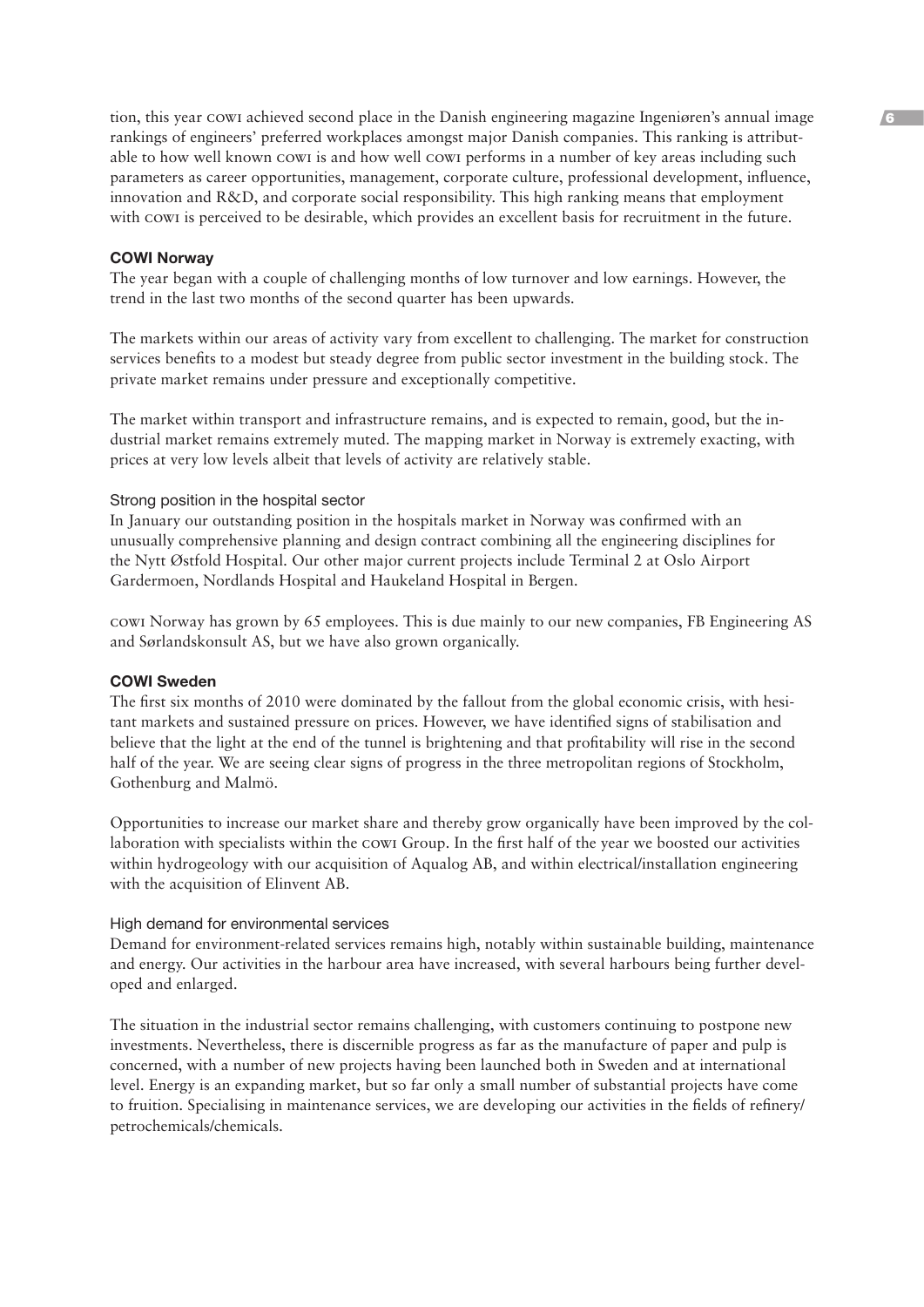In the fields of construction and property administration, progress towards stability continues at a slow  $\sqrt{7}$ pace but is expected to accelerate noticeably later in the year. The property market is rallying slowly. With its range of CAD software, training and consultancy services, our subsidiary AEC has great potential for increasing its market share as far as work for local authorities and medium-size businesses is concerned. Trends remain encouraging.

#### Greater recognition of our brand

We have invested significantly in improving recognition of the COWI brand in Sweden by means of a combined profiling and recruitment drive and a successful sponsorship agreement with the tennis player Robin Söderling.

#### **COWI Gulf**

In spite of the economic crisis, which is still making itself felt, cowi Gulf has been able to maintain a healthy order book and increase its staff numbers to 666.

#### Success with sustainable solutions

The buildings business area, which includes engineering, architectural and master planning as well as landscaping architecture services, has provided a showcase for our green and sustainable solutions. The services which we offer within master planning and urban planning in particular have been exceptionally successful. The Salman Bay Master Plan and Jeddah Affordable Housing are two flagship projects which cowi Gulf is currently delivering. Our team is also well placed as far as bids for a number of other highprofile projects are concerned.

#### New seawater system

We offer a wide range of services which generate growth in interdisciplinary infrastructure projects in the oil and gas sector, as well as the industrial sector in the region, particularly in Abu Dhabi. Our current commitments include Upper Zakum PMC, where cowi is to assist ADNOC with the expansion of the oil production potential in the United Arab Emirates' largest offshore field, and GASCO 4th NGL Train, for which cowi is the consultant on an EPC project for a new seawater system.

We are also active on a range of infrastructure projects for utilities such as water, sewer and drainage systems. Examples include environmental investigations in Al-Hasa, Saudi Arabia, and design review and supervision of drainage installation projects in Musaimeer and Ain Khalid in Qatar.

Focus is also on roads and bridges, including the 140-kilometre Ibra-Sur Road Dualisation project in Oman. We have entered the healthcare and sustainable local residential building market while at the same time maintaining our profile within the hotel and commercial sectors. cowi Gulf has sole responsibility for the design of the first green five star hotel in Saudi Arabia, Al Aqeeq. This exemplifies the combined deployment of our skills within architecture and engineering.

#### **COWI Central & Eastern Europe**

The first half of 2010 proved to be particularly challenging for cowi Central & Eastern Europe and its staff of some 420. The markets have yet to recover from the economic crisis, with the building sector in particular still reeling. The infrastructure market, by comparison, is stable despite falling prices. Several of our companies are currently in the process of consolidating, and while the order book is satisfactory, earnings are down.

With results in our companies in Lithuania, whose activities are mainly in the building sector, remaining unsatisfactory, we have been obliged to make cuts in our personnel in the buildings unit. We expect improvements in the second half of the year as we have won a couple of substantial projects, including the SMELTE project in Klaipeda Harbour. Our recovery plan in Latvia met with success, and in Poland we have started work on a major contract for NATO, which will provide the platform for our new offices in Bielsko-Biala.